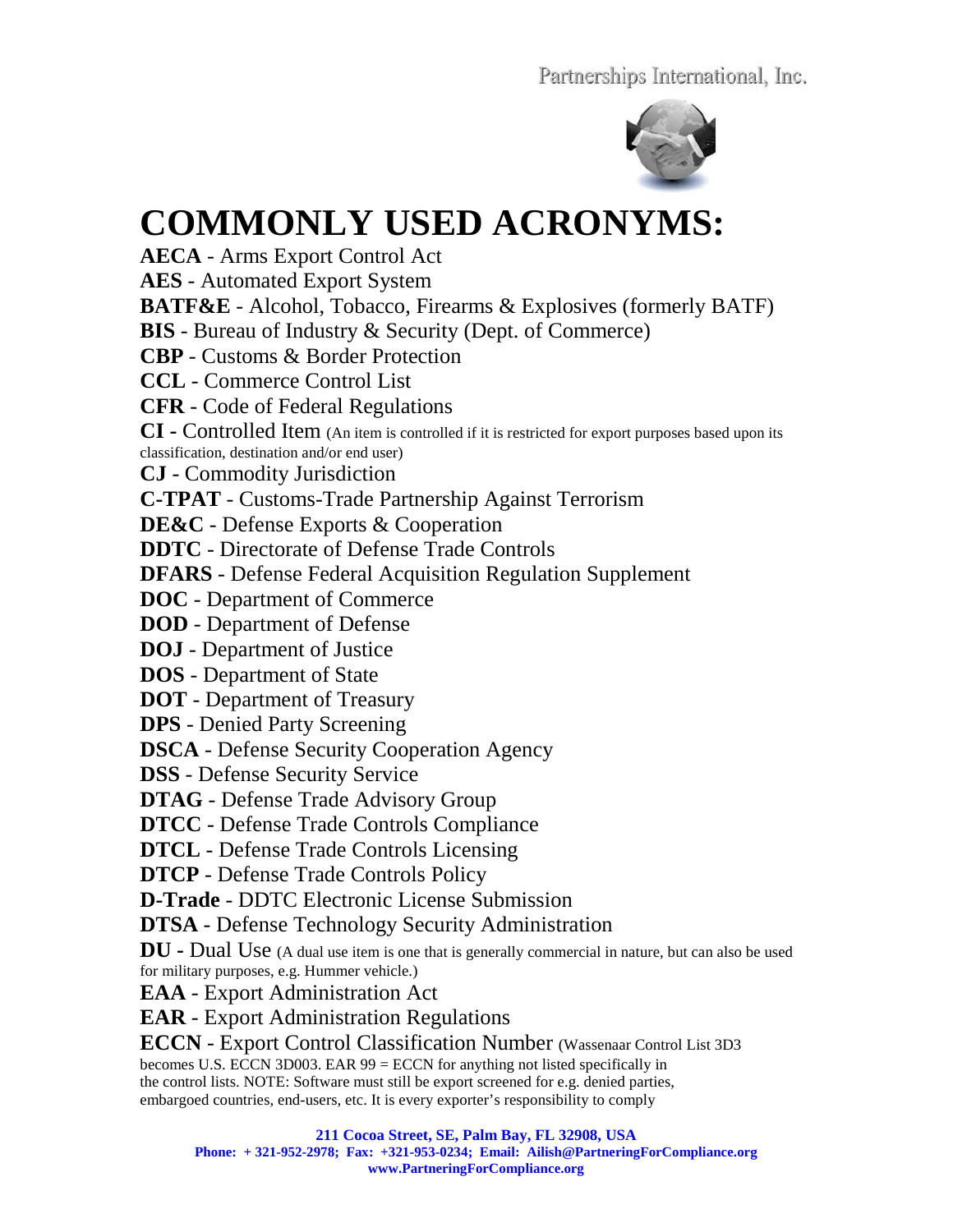

**211 Cocoa Street, SE, Palm Bay, FL 32908, USA Phone: + 321-952-2978; Fax: +321-953-0234; Email: Ailish@PartneringForCompliance.org**  with the regulations.) **ECO** - Export Control Officer **ELISA** - Export License Status Advisor (DOD) **Ellie Net** - DDTC Electronic License Submission **ENDP** - Exception to National Disclosure Policy **EO** - Empowered Official **FCPA** - Foreign Corrupt Practices Act **FMF/FMFP** - Foreign Military Financing/FMF Program **FMS** - Foreign Military Sales **GC** - General Correspondence **NIPO** - Navy International Program Office **IPT** - Integrated Product Team **ITAR** - International Traffic in Arms Regulation **JCS** - Joint Chiefs of Staff **LO** - Licensing Officer **LO/CLO** - Low Observable/Counter Low Observable **LOA** - Letter of Offer and Acceptance **LOI** - Letter of Intent; Letter of Instruction **MCTL** - Militarily Critical Technologies List **MDA** - Missile Defense Agency **MDE** - Major Defense Equipment **MILSPEC** - Military Specification **MOA** - Memorandum of Agreement **MOU** - Memorandum of Understanding **MTEC** - Missile Technology Export Control Group **MTCR** - Missile Technology Control Regime **NASA** - National Aeronautical and Space Administration **NATO** - North Atlantic Treaty Organization **NDA** - Non-Disclosure Agreement **NDP** - National Disclosure Policy **NISPOM** - National Industrial Security Program Operating Manual **NSA** - National Security Agency **OFAC** - Office of Foreign Assets Control **OFOISR** - Office of Freedom of Information & Security Review **OSD** - Office of the Secretary of Defense **OUSD/P** - Office Under Secretary of Defense for Policy **PM/RSAT** - Bureau of Political –Military Affairs, Office of Regional

**www.PartneringForCompliance.org**